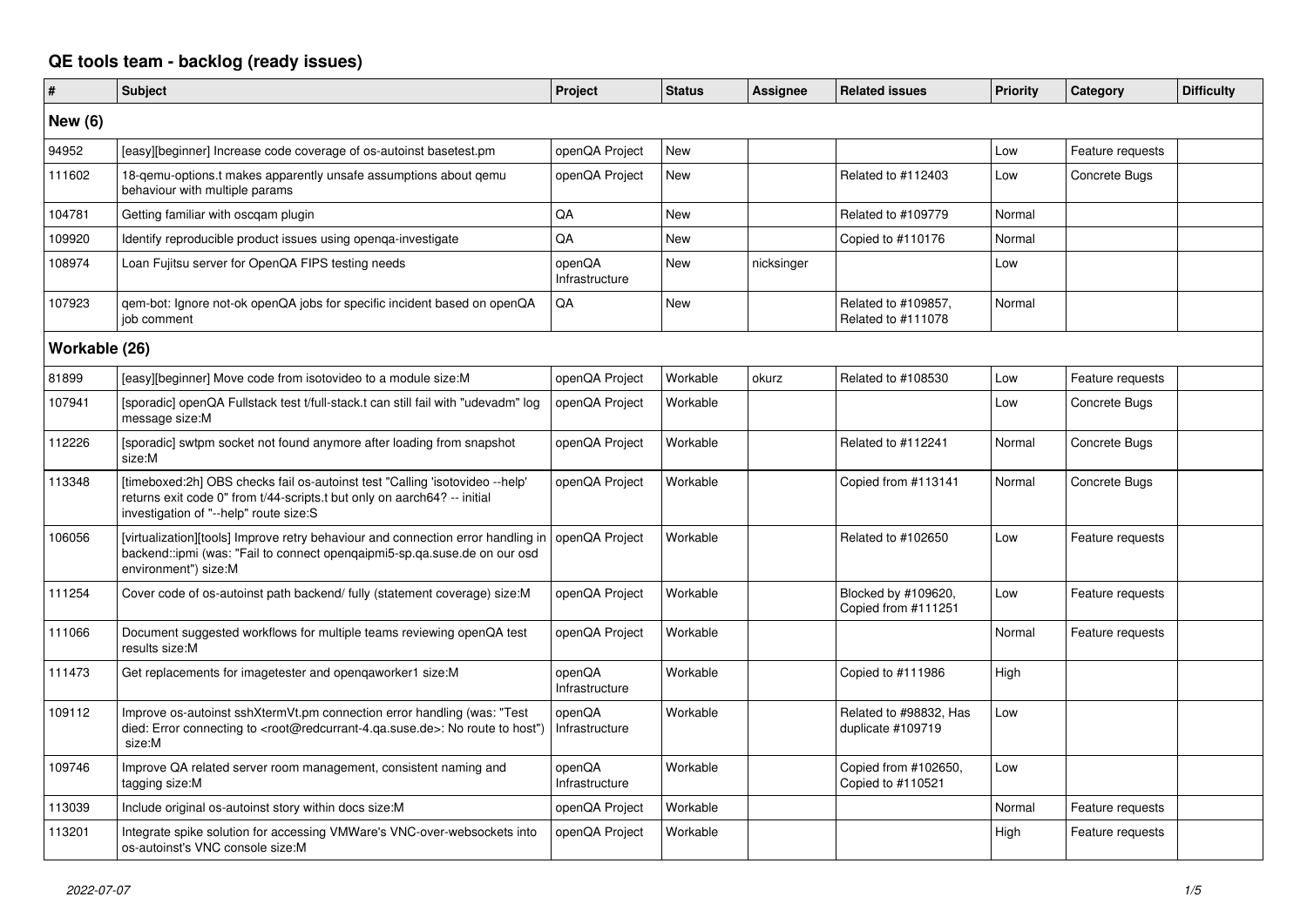| $\sharp$        | <b>Subject</b>                                                                                               | Project                  | <b>Status</b> | <b>Assignee</b> | <b>Related issues</b>                                                                                                                                                              | <b>Priority</b> | Category         | <b>Difficulty</b> |  |
|-----------------|--------------------------------------------------------------------------------------------------------------|--------------------------|---------------|-----------------|------------------------------------------------------------------------------------------------------------------------------------------------------------------------------------|-----------------|------------------|-------------------|--|
| 110545          | Investigate and fix higher instability of opengaworker-arm-4/5 vs. arm-1/2/3<br>further things to try size:M | openQA<br>Infrastructure | Workable      |                 | Copied to #111578                                                                                                                                                                  | High            |                  |                   |  |
| 111770          | Limit finished tests on /tests, but query configurable and show complete<br>number of jobs size:S            | openQA Project           | Workable      |                 |                                                                                                                                                                                    | Low             | Feature requests |                   |  |
| 111338          | Open source https://gitlab.suse.de/ga-maintenance/mtui size:M                                                | QA                       | Workable      |                 | Copied to #111341                                                                                                                                                                  | Low             |                  |                   |  |
| 113318          | openQA live view stays blank when browser tab is staying open on<br>scheduled jobs until jobs start size:M   | openQA Project           | Workable      |                 |                                                                                                                                                                                    | Normal          | Concrete Bugs    |                   |  |
| 112535          | openQA-inopenQA test fails in shutdown: no matching needle 'root-console'<br>size:S                          | openQA Project           | Workable      |                 |                                                                                                                                                                                    | Normal          | Concrete Bugs    |                   |  |
| 113189          | Research where we need limits size:S                                                                         | openQA Project           | Workable      |                 |                                                                                                                                                                                    | Normal          | Feature requests |                   |  |
| 113138          | sporadic failure in openQA test "t/ui/23-audit-log.t" size:M                                                 | openQA Project           | Workable      |                 |                                                                                                                                                                                    | High            | Concrete Bugs    |                   |  |
| 105594          | Two new machines for OSD and o3, meant for bare-metal virtualization<br>size:M                               | openQA<br>Infrastructure | Workable      | nicksinger      | Related to #110227                                                                                                                                                                 | Normal          |                  |                   |  |
| 111881          | Upgrade CI container image versions to Leap 15.4 size:M                                                      | openQA Project           | Workable      |                 | Copied from #99240                                                                                                                                                                 | Normal          | Organisational   |                   |  |
| 111869          | Upgrade o3 webUI host to openSUSE Leap 15.4 size:S                                                           | openQA<br>Infrastructure | Workable      |                 | Copied from #99195                                                                                                                                                                 | Normal          |                  |                   |  |
| 111884          | Upgrade gam hosts maintained by us to latest stable, i.e. Leap 15.4 size: M                                  | openQA<br>Infrastructure | Workable      |                 | Copied from #99243                                                                                                                                                                 | Normal          |                  |                   |  |
| 100967          | Use more perl signatures - openQA size:M                                                                     | openQA Project           | Workable      | okurz           | Copied from #99663,<br>Copied to #105127                                                                                                                                           | Low             | Feature requests |                   |  |
| 99663           | Use more perl signatures - os-autoinst size:M                                                                | openQA Project           | Workable      | okurz           | Related to #102146,<br>Related to #104986,<br>Related to #104520,<br>Related to #106654,<br>Related to #108323,<br>Related to #110983,<br>Related to #112319,<br>Copied to #100967 | Low             | Feature requests |                   |  |
| 112733          | Webui Summary dashboard in Grafana is missing I/O panels size:M                                              | openQA<br>Infrastructure | Workable      |                 | Related to #112718                                                                                                                                                                 | Normal          |                  |                   |  |
| In Progress (4) |                                                                                                              |                          |               |                 |                                                                                                                                                                                    |                 |                  |                   |  |
| 112673          | Cannot send emails from o3 size:M                                                                            | openQA<br>Infrastructure | In Progress   | jbaier cz       | Copied from #110920                                                                                                                                                                | High            |                  |                   |  |
| 111992          | Deal with QEMU and OVMF default resolution being 1280x800, affecting (at<br>least) gxl size:M                | openQA Project           | In Progress   | tinita          | Related to #111866,<br>Related to #111863                                                                                                                                          | High            | Feature requests |                   |  |
| 111341          | Open source https://gitlab.suse.de/ga-maintenance/gam-oscplugin/size:M                                       | QA                       | In Progress   | osukup          | Copied from #111338                                                                                                                                                                | Normal          |                  |                   |  |
| 113345          | qem-bot does not ignore Development/Leap job groups as it should size:M                                      | QA                       | In Progress   | okurz           |                                                                                                                                                                                    | Urgent          |                  |                   |  |
|                 | Blocked (34)                                                                                                 |                          |               |                 |                                                                                                                                                                                    |                 |                  |                   |  |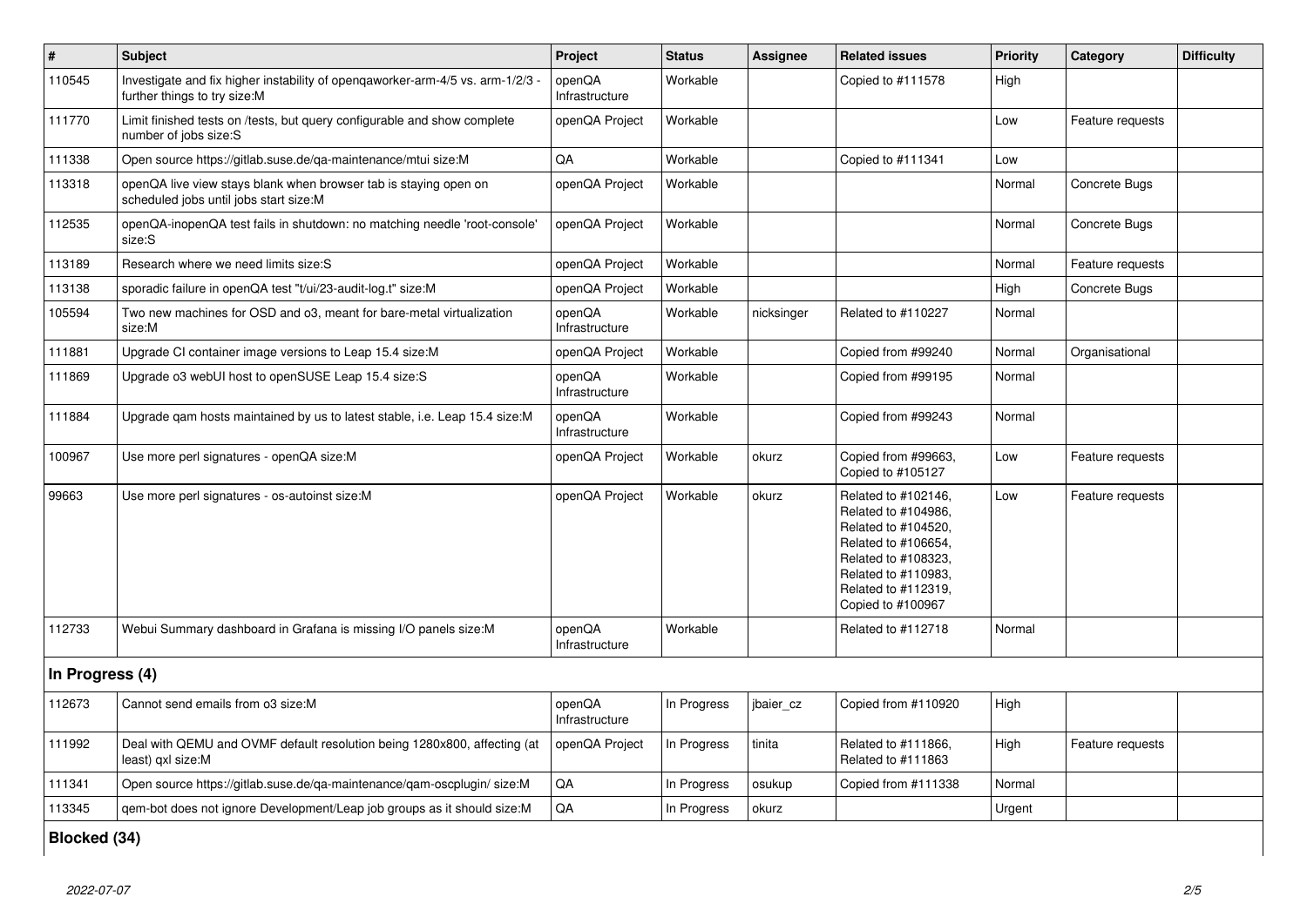| $\vert$ # | Subject                                                                                                                                                                                                                   | Project        | <b>Status</b>  | <b>Assignee</b> | <b>Related issues</b>                                                                                                                                    | Priority | Category         | <b>Difficulty</b> |
|-----------|---------------------------------------------------------------------------------------------------------------------------------------------------------------------------------------------------------------------------|----------------|----------------|-----------------|----------------------------------------------------------------------------------------------------------------------------------------------------------|----------|------------------|-------------------|
| 103971    | [epic] Easy *re*-triggering and cloning of multi-machine tests                                                                                                                                                            | openQA Project | Blocked        | mkittler        | Related to #66071                                                                                                                                        | Normal   | Feature requests |                   |
| 109846    | [epic] Ensure all our database tables accomodate enough data, e.g. bigint for<br>ids                                                                                                                                      | openQA Project | Blocked        | okurz           | Copied from #109836                                                                                                                                      | Normal   | Feature requests |                   |
| 101048    | [epic] Investigate and fix higher instability of openqaworker-arm-4/5 vs.<br>arm- $1/2/3$                                                                                                                                 | openQA Project | <b>Blocked</b> | mkittler        | Related to #101030                                                                                                                                       | High     | Concrete Bugs    |                   |
| 92854     | [epic] limit overload of openQA webUI by heavy requests                                                                                                                                                                   | openQA Project | Blocked        | okurz           | Copied from #92770                                                                                                                                       | Normal   | Feature requests |                   |
| 91914     | [epic] Make reviewing openQA results per squad easier                                                                                                                                                                     | openQA Project | Blocked        | okurz           | Related to #52655,<br>Related to #93710.<br>Copied from #91467.<br>Copied to #99306                                                                      | Normal   | Feature requests |                   |
| 108527    | [epic] os-autoinst plugins (or wheels or leaves or scrolls) for scalable code<br>reuse of helper functions and segmented test distributions                                                                               | openQA Project | Blocked        | okurz           | Copied from #106922                                                                                                                                      | Normal   | Feature requests |                   |
| 110884    | [epic] Properly maintained open source mtui+oscqam                                                                                                                                                                        | QA             | Blocked        | okurz           |                                                                                                                                                          | Normal   |                  |                   |
| 98472     | [epic] Scale out: Disaster recovery deployments of existing openQA<br>infrastructures                                                                                                                                     | openQA Project | <b>Blocked</b> | okurz           |                                                                                                                                                          | Normal   | Feature requests |                   |
| 109656    | [epic] Stable non-gemu backends                                                                                                                                                                                           | openQA Project | Blocked        | okurz           | Related to #99345                                                                                                                                        | Normal   | Feature requests |                   |
| 109740    | [epic] Stable os-autoinst unit tests with good coverage                                                                                                                                                                   | openQA Project | <b>Blocked</b> | okurz           | Related to #109620                                                                                                                                       | Low      | Feature requests |                   |
| 98952     | [epic] t/full-stack.t sporadically fails "clickElement: element not interactable"<br>and other errors                                                                                                                     | openQA Project | Blocked        | mkittler        | Related to #101734                                                                                                                                       | Low      | Concrete Bugs    |                   |
| 111860    | [epic] Upgrade all our infrastructure, e.g. o3+osd workers+webui and<br>production workloads, to openSUSE Leap 15.4                                                                                                       | openQA Project | Blocked        | okurz           | Copied from #99183                                                                                                                                       | Normal   | Organisational   |                   |
| 94105     | [epic] Use feedback from openga-investigate to automatically inform on<br>github pull requests, open tickets, weed out automatically failed tests                                                                         | QA             | Blocked        | okurz           | Related to #91773,<br>Related to #107014                                                                                                                 | Normal   |                  |                   |
| 99660     | [epic] Use more perl signatures in our perl projects                                                                                                                                                                      | openQA Project | Blocked        | okurz           |                                                                                                                                                          | Low      | Feature requests |                   |
| 99579     | [epic][retro] Follow-up to "Published QCOW images appear to be<br>uncompressed"                                                                                                                                           | openQA Project | Blocked        | okurz           | Related to #96557,<br>Copied from #99246                                                                                                                 | Low      | Organisational   |                   |
| 106922    | [epic][sporadic] openqa_from_git fails in dashboard due to<br>ensure_unlocked_desktop not expecting password entry screen in case of<br>locked desktop auto_review:"match=desktop-runner,screenlock timed<br>out.*":retry | openQA Project | Blocked        | okurz           | Related to #103122,<br>Related to #92092,<br>Related to #44441,<br>Related to #46589,<br>Related to #64078,<br>Copied from #106919,<br>Copied to #108527 | Normal   | Feature requests |                   |
| 100688    | [epic][virtualization][3rd party hypervisor] Add svirt backend compatibility for<br>vmware 7.0                                                                                                                            | openQA Project | <b>Blocked</b> | okurz           |                                                                                                                                                          | High     | Feature requests |                   |
| 103962    | [saga][epic] Easy multi-machine handling: MM-tests as first-class citizens                                                                                                                                                | openQA Project | Blocked        | mkittler        | Copied to #112862                                                                                                                                        | Normal   | Feature requests |                   |
| 111347    | [saga][epic] Properly maintained Maintenance QA tooling                                                                                                                                                                   | QA             | Blocked        | okurz           | Copied from #99303                                                                                                                                       | Normal   |                  |                   |
| 80142     | [saga][epic] Scale out: Redundant/load-balancing deployments of openQA,<br>easy containers, containers on kubernetes                                                                                                      | openQA Project | <b>Blocked</b> | okurz           | Related to #80466,<br>Related to #92893,<br>Related to #110497                                                                                           | High     | Feature requests |                   |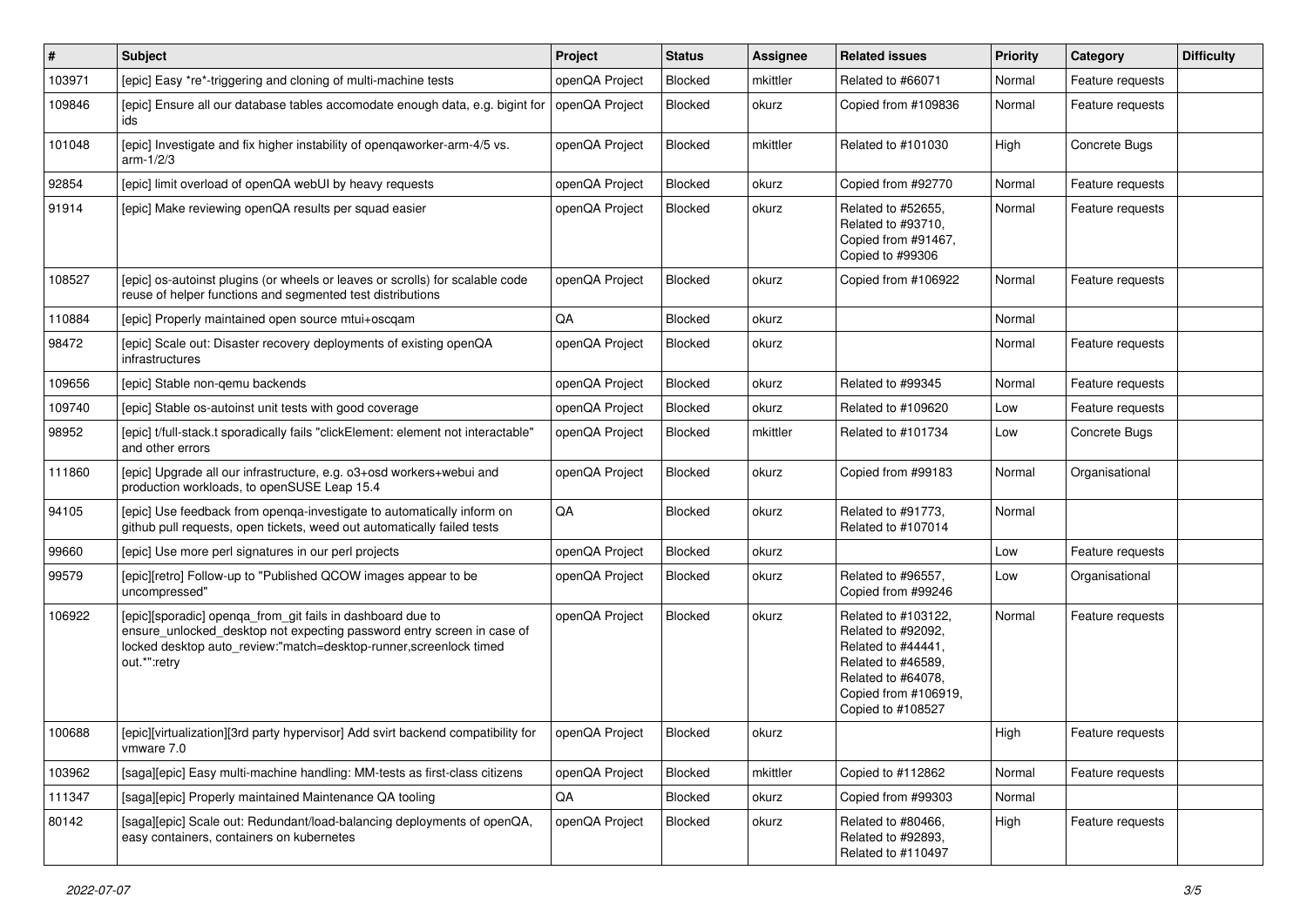| $\vert$ #     | <b>Subject</b>                                                                                                                                          | Project                  | <b>Status</b>  | Assignee   | <b>Related issues</b>                                           | Priority | Category                  | <b>Difficulty</b> |
|---------------|---------------------------------------------------------------------------------------------------------------------------------------------------------|--------------------------|----------------|------------|-----------------------------------------------------------------|----------|---------------------------|-------------------|
| 109668        | [saga][epic] Stable and updated non-gemu backends for SLE validation                                                                                    | openQA Project           | <b>Blocked</b> | okurz      | Related to #37339                                               | High     | Feature requests          |                   |
| 91646         | [saga][epic] SUSE Maintenance QA workflows with fully automated testing,<br>approval and release                                                        | QA                       | <b>Blocked</b> | okurz      | Copied to #99303                                                | Normal   |                           |                   |
| 112367        | [tools] python-paramiko on Leap/SLE throws exception with ed25519 key<br>size:M                                                                         | QA                       | <b>Blocked</b> | jbaier_cz  |                                                                 | Normal   |                           |                   |
| 96539         | Conclude migration of gam.suse.de                                                                                                                       | QA                       | <b>Blocked</b> | okurz      |                                                                 | Normal   |                           |                   |
| 110920        | Emails from o3 are rejected by mx2.suse.de for certain sender/recipients<br>size:S                                                                      | openQA<br>Infrastructure | <b>Blocked</b> | okurz      | Copied from #110629,<br>Copied to #112673                       | High     |                           |                   |
| 111986        | Ensure uno.openqanet.opensuse.org is properly used                                                                                                      | openQA<br>Infrastructure | Blocked        | okurz      | Copied from #111473                                             | Normal   |                           |                   |
| 97190         | Limit size of initial requests everywhere, e.g. /, /tests, etc., over webUI and<br><b>API</b>                                                           | openQA Project           | Blocked        | okurz      | Related to #41054,<br>Related to #110680,<br>Related to #110677 | Normal   | Feature requests          |                   |
| 103736        | Make aarch64 machine chan-1 up and running after it is broken size:M                                                                                    | openQA<br>Infrastructure | Blocked        | nicksinger |                                                                 | High     |                           |                   |
| 97862         | More openQA worker hardware for OSD size:M                                                                                                              | openQA<br>Infrastructure | <b>Blocked</b> | okurz      | Copied from #97043,<br>Copied to #104970                        | High     |                           |                   |
| 113141        | OBS checks fail os-autoinst test "Calling 'isotovideo --help' returns exit code<br>0" from t/44-scripts.t but only on aarch64?                          | openQA Project           | <b>Blocked</b> | okurz      | Copied to #113348                                               | High     | Concrete Bugs             |                   |
| 108530        | os-autoinst plugins: x11_start_program from os-autoinst-distri-openQA<br>dynamically loaded from another git repo size:M                                | openQA Project           | <b>Blocked</b> | cdywan     | Related to #81899                                               | Normal   | Feature requests          |                   |
| 111863        | Upgrade o3 workers to openSUSE Leap 15.4                                                                                                                | openQA<br>Infrastructure | <b>Blocked</b> | okurz      | Related to #111992,<br>Copied from #99189                       | Normal   |                           |                   |
| 111872        | Upgrade osd webUI host to openSUSE Leap 15.4                                                                                                            | openQA<br>Infrastructure | Blocked        | okurz      | Copied from #99198                                              | Normal   |                           |                   |
| 111866        | Upgrade osd workers and openga-monitor to openSUSE Leap 15.4                                                                                            | openQA<br>Infrastructure | Blocked        | okurz      | Related to #111992,<br>Copied from #99192                       | Normal   |                           |                   |
| Feedback (11) |                                                                                                                                                         |                          |                |            |                                                                 |          |                           |                   |
| 109737        | [opensuse][sporadic] test fails in chromium due to lost characters when<br>typing in the address bar size:M                                             | openQA Tests             | Feedback       | cdywan     | Related to #107632                                              | High     | Bugs in existing<br>tests |                   |
| 113087        | [ga-tools][gem-bot] malformed data in smelt incident causes smelt sync fail                                                                             | QA                       | Feedback       | okurz      |                                                                 | High     |                           |                   |
| 111171        | Handle installation of new FC switch                                                                                                                    | openQA<br>Infrastructure | Feedback       | okurz      |                                                                 | Low      |                           |                   |
| 112265        | Just use bigint in all our database tables (for auto-incremented ID-columns)                                                                            | openQA Project           | Feedback       | mkittler   | Related to #112718                                              | Normal   | Feature requests          |                   |
| 113282        | Many incompletes due to VNC error "backend died: unexpected end of data<br>at /usr/lib/os-autoinst/consoles/VNC.pm line 183.", especially on o3/aarch64 | openQA Project           | Feedback       | mkittler   | Related to #111004                                              | Normal   | Concrete Bugs             |                   |
| 112898        | Minion workers alert triggering on and off size:M                                                                                                       | QA                       | Feedback       | okurz      | Related to #96380                                               | High     |                           |                   |
| 113312        | passwords (again) showing up in logs, this time in video_base size:M                                                                                    | openQA Project           | Feedback       | okurz      |                                                                 | High     | Concrete Bugs             |                   |